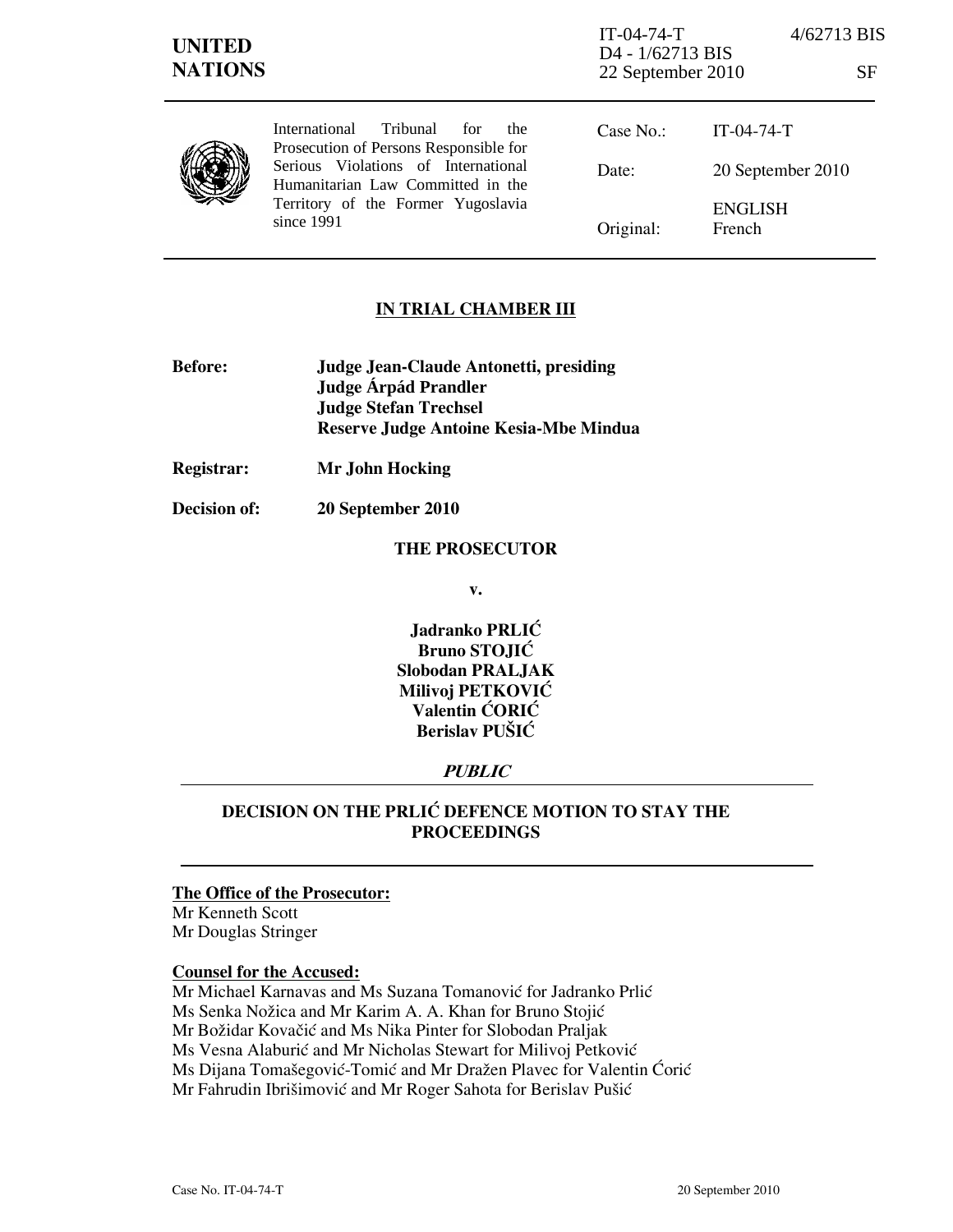TRIAL CHAMBER III ("Chamber") of the International Tribunal for the Prosecution of Persons Responsible for Serious Violations of International Humanitarian Law Committed in the Territory of the Former Yugoslavia since 1991 ("Tribunal"),

SEIZED of "Jadranko Prlić's Motion for Stay of Proceedings Until a Decision Has Been Issued on Jadranko Prlić's Motion For Disqualification of Judge Prandler, filed on 30 August 2010", filed publicly by Counsel for the Accused Jadranko Prlić ("Prlić Defence") on 3 September 2010, in which the Prlic Defence argues that it is in the interest of justice to stay the proceedings until such time as the issues raised in the Motion for Disqualification of Judge Prandler are fully resolved ("Motion for Stay"), $^1$ 

NOTING "Jadranko Prlić's Motion for Disqualification of Judge Prandler", filed publicly, with three confidential annexes, on 30 August 2010 by the Prlic Defence before the Judges of the Prlic Chamber, in which the Prlic Defence, pursuant to Rule 15(B) of the Rules of Procedure and Evidence ("Rules") seeks the disqualification of Judge Prandler ("Motion for Disqualification Before the Prlić Chamber"), $^2$ 

NOTING the "Prosecution Consolidated Response to Prlic Motion for Disqualification of Judge Prandler, Report of Judge Antonetti and Motion for Stay", filed confidentially on 10 September 2010 by the Office of the Prosecutor ("Prosecution"; "Prosecution Response"), in which the Prosecution opposes the stay of the proceedings, $3$ 

NOTING the "Decision of the President on Jadranko Prlić's Motion to Disqualify Judge Árpád Prandler", filed publicly on 16 September 2010 by the President of the Tribunal ("Decision of the President of the Tribunal"), in which, on the basis of Rule 15(B) of the Rules, he rejected the Motion for Disqualification Before the Prli} Chamber on the grounds that the Prlic Defence should not have seized the Prlic Chamber of the said Motion but should have applied directly to the Presiding Judge of

 $\overline{a}$ 

<sup>1</sup> Motion for Stay, p. 1 and para 5.

 $2^2$  Motion for Disqualification Before the Prlić Chamber, pp. 1 and 9.

<sup>&</sup>lt;sup>3</sup> Prosecution Response, para 30.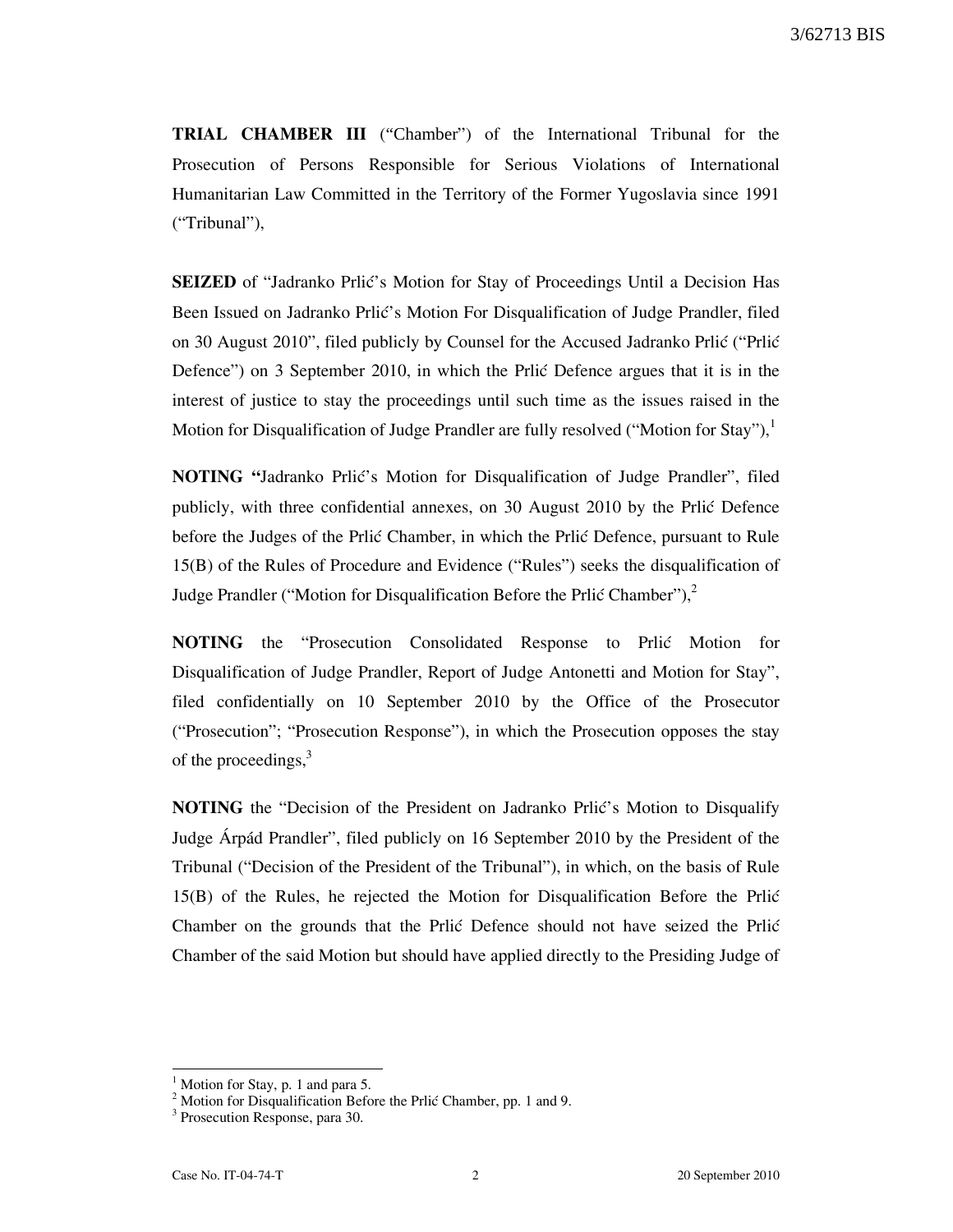Trial Chamber III, Judge O-Gon Kwon<sup>4</sup>, recalling, nonetheless, that the Chamber is still seized of the Motion for Stay,<sup>5</sup>

NOTING "Jadranko Prlić's Motion for Disqualification of Judge Prandler", filed publicly with three confidential annexes on 16 September 2010 by the Prlić Defence before the Presiding Judge of Trial Chamber III, Judge O-Gon Kwon ("Motion for Disqualification Before the Presiding Judge of Trial Chamber III"), in which the Prlić Defence, pursuant to Rule 15(B) of the Rules, seeks the disqualification of Judge Prandler.<sup>6</sup>

**CONSIDERING** that the Chamber notes that, according to the Prlic Defence, the Motion for Stay was justified by the existence of the Motion for Disqualification Before the Prlić Chamber,<sup>7</sup>

CONSIDERING, following the Decision of the President of the Tribunal, that the Motion for Disqualification Before the Prlic Chamber was rejected and that the Prlic Defence filed a Motion for Disqualification Before the Presiding Judge of Trial Chamber III without having filed a new motion for a stay of the proceedings,

CONSIDERING, nevertheless, as mentioned in the Decision of the President of the Tribunal, that the Prlić Chamber is still seized of the Motion for Stay,

CONSIDERING that the Chamber, therefore, does not find it necessary to request a new motion for a stay of the proceedings, even though the Motion for Disqualification Before the Prlić Chamber was rejected,

CONSIDERING, in the case in point, that the Chamber holds, in the interest of justice, that a temporary stay of the proceedings is necessary until a decision in response to the Motion for Disqualification Before the Presiding Judge of Chamber III has been rendered,

 $\overline{a}$ 

<sup>&</sup>lt;sup>4</sup> Decision of the President of the Tribunal, para. 6.

<sup>&</sup>lt;sup>5</sup> Decision of the President of the Tribunal, para. 7.

<sup>&</sup>lt;sup>6</sup> Motion for Disqualification Before the Presdiing Judge of Trial Chamber III, p. 1 and 9.

<sup>&</sup>lt;sup>7</sup> Motion for Stay, p. 1.